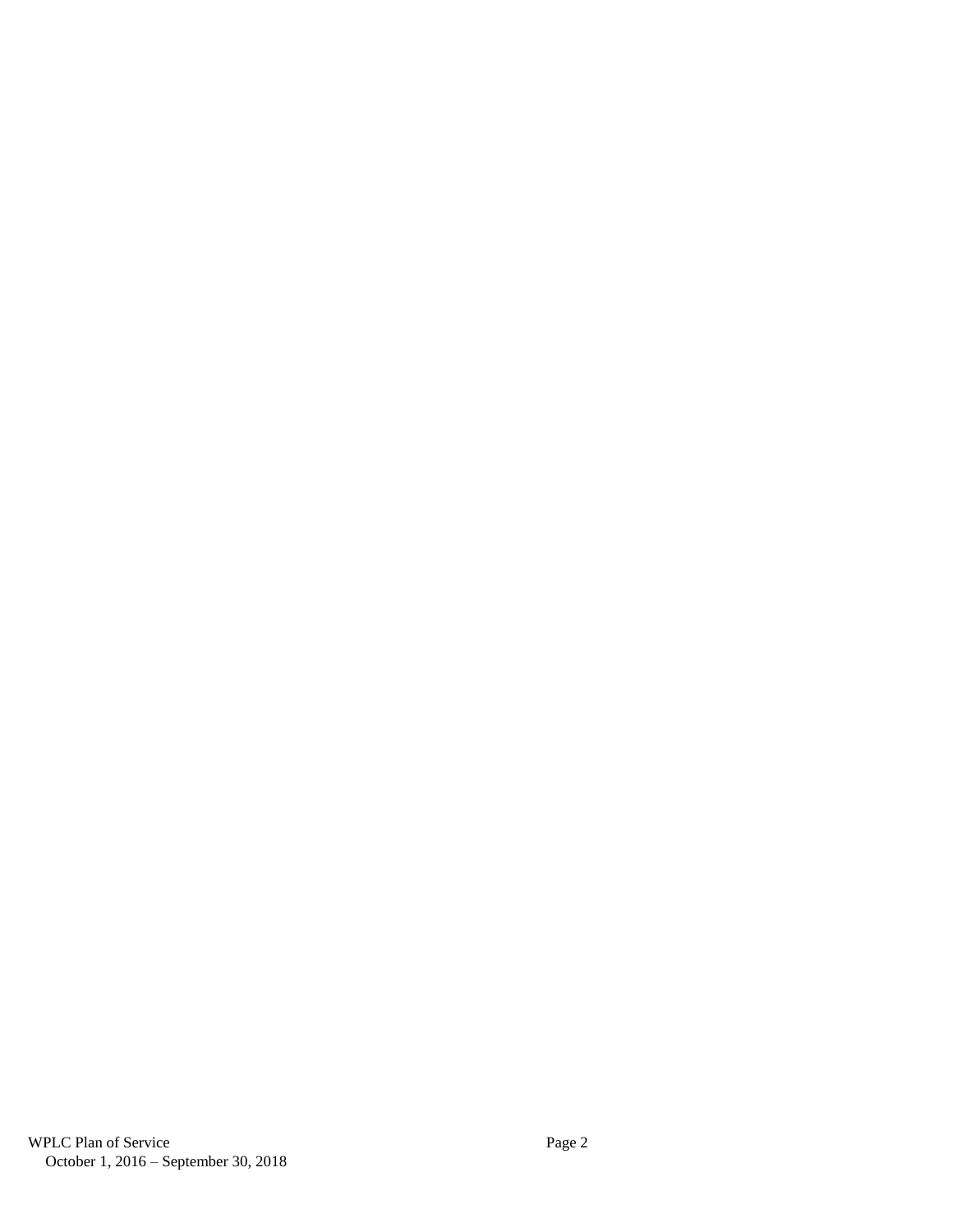#### **WHITE PINE LIBRARY COOPERATIVE**

# **PLAN OF SERVICE October 1, 2016 - September 30, 2018 August 24, 2016**

#### **I. NAME**

The name of the organization is the White Pine Library Cooperative.

# **II. AUTHORITY**

The White Pine Library Cooperative is formed under the authority of P.A. 89, 1977, as amended.

# **III. HEADQUARTERS**

The headquarters for the White Pine Library Cooperative will be located at: 3210 Davenport Avenue, Saginaw, MI 48602, and will be open from 8:00 a.m. to 5:00 pm Monday through Thursday, and 8:00 a.m. to 1:00 on Friday.

# **IV. MEMBERSHIP**

#### *A. Public Library Members*

Membership in the White Pine Library Cooperative shall be open to any legally established library which meets the requirements of PA89 of 1977: (See Appendix A for list of members)

- 1. Maintain a minimum local support equivalent of 3/l0 of a mill support (excluding state aid and federal grants) on taxable value, as taxable value is calculated under section 27a of the general property tax act, 1893 PA 206, MCL 211.27a, in the fiscal year before October 1 of the year before distribution.
- 2. Employs a librarian with a valid Certificate of Library Experience or higher certification from the Library of Michigan.
- 3. Pay an annual membership fee, at a rate determined by the Cooperative Board based on annual State Aid figures.
- 4. Participates in the development of Cooperative plans.
- 5. Loans materials to other libraries in the Cooperative.
- 6. Maintains an open door policy to the residents of the State, as provided by Section 9 of Article 8 of the State Constitution of 1963.
- 7. Resolutions

The board of a local library shall adopt a resolution requesting the local library become a member of the Cooperative. Duplicate copies of the resolution, certified by the secretary of the local board, shall be filed with the Cooperative Board. The Cooperative Board shall accept or show reason for denial of request for membership within sixty (60) days after filing. When the Cooperative Board has accepted the resolution, the resolution and acceptance shall be endorsed by the President and Secretary and a copy filed with the Department of Education.

The Cooperative Board may waive the requirements if the local library can show that failure to meet the requirements is only a temporary condition. The library will then be placed on probation and so notified by the Cooperative Board. If the library does not meet these requirements by February 1 of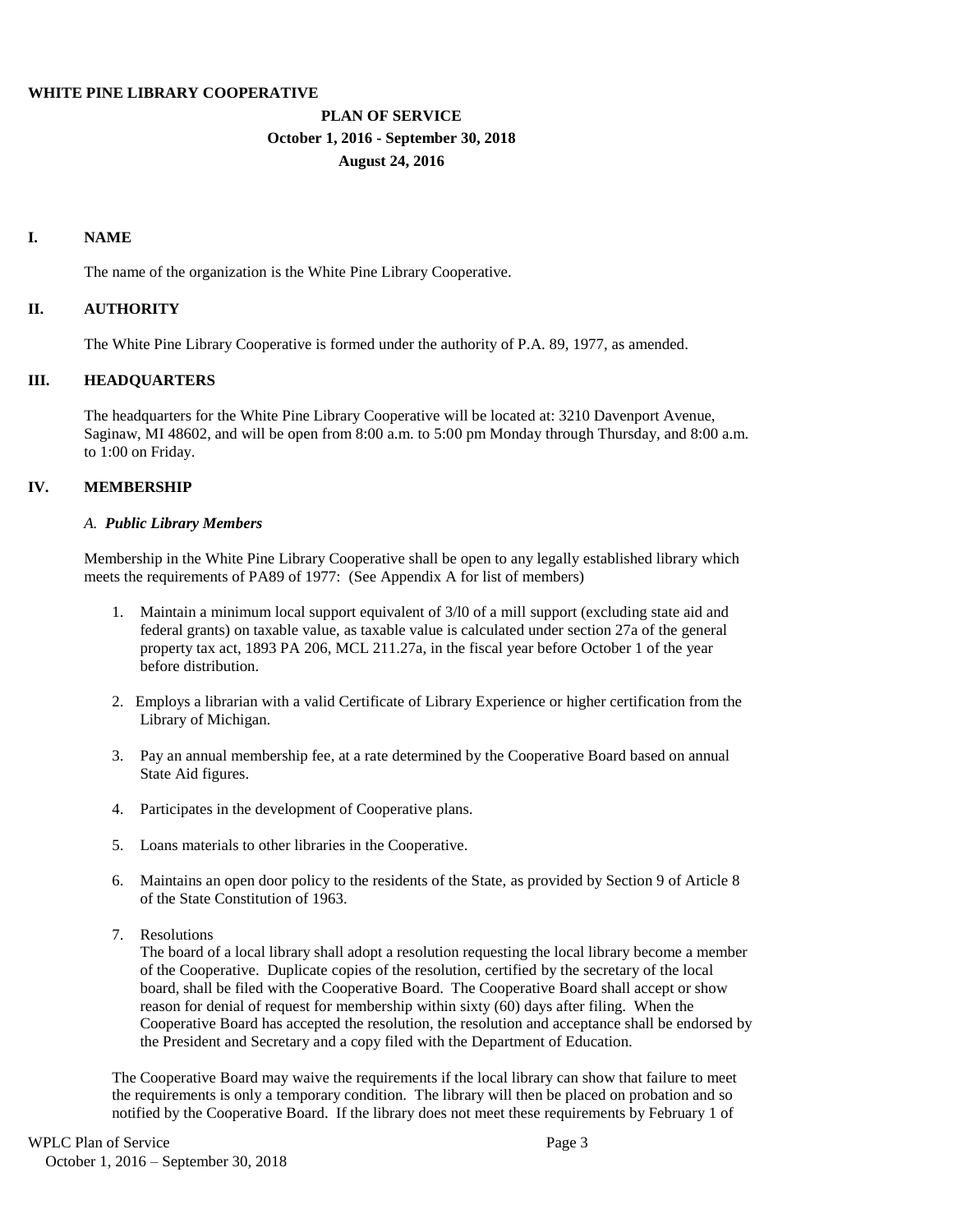the next fiscal year, the library will be eligible for associate membership.

#### *B. Associate Library Members*

Associate membership shall be open to any public library that does not qualify for full membership, and to any non-public library provided:

- 1. The library submits a written request, approved by the governing authority, for associate membership in the Cooperative; and
- 2. The Cooperative Board approves the request for membership;
- 3. Pays an annual membership fee, at a rate determined by the Cooperative Board;
- 4 Maintains a minimum local support, based on the preceding 3-year average;
- 5. Employs a librarian and meets minimum state requirements for staffing, as applicable;\*
- 6. Participates in the development of Cooperative plans;
- 7. Loans materials or copies to other libraries in the Cooperative;\*

Associate members are entitled to attend Advisory Council meetings; they shall be allowed to vote in all matters except those concerning Public Act 89 finances.

Associate members are eligible to use services offered to Full Members at rates set by the Board or negotiated by the Director. For a fee schedule of selected services, please refer to Appendix B.

\*Applicable to associate member joining after October 1, 2009.

# *C. Membership Withdrawal*

The Board of a public library that wishes to withdraw from membership in the Cooperative must adopt a resolution to do so and file duplicate copies of that resolution with the Cooperative Board and the Library of Michigan at least six months prior to the end of the Cooperative's fiscal year. That library's membership in the Cooperative will terminate at the end of the Cooperative's fiscal year, provided that the library has satisfactorily filled all obligations to the Cooperative.

If the Cooperative Board wishes to end its membership agreement with a public library, it must adopt a resolution to do so and file duplicate copies of that resolution with the local library and the Board of the Library of Michigan at least six months prior to the end of the Cooperative's fiscal year. That library's membership in the Cooperative will terminate at the end of the Cooperative's fiscal year, provided that the Cooperative has satisfactorily filled all obligations to the local library.

At the end of the above six-month period, the local library or the Cooperative may terminate its agreement provided that all fiscal obligations to the local library/libraries and the Cooperative have been satisfactorily fulfilled. Fees are due and payable for the year in which termination takes place and will not be returned.

Associate libraries may withdraw at any time, and must adopt a governing board resolution to do so. There will be no refund of dues. A withdrawing library's membership in the Cooperative will terminate immediately, provided that the library has satisfactorily filled all obligations to the Cooperative.

# **V. POLICY ON DISPUTES & GRIEVANCE PROCEDURE**

The Cooperative will abide by the "Policy on Disputes" as outlined in the Library of Michigan State Aid Guidelines, Appeal Process. (See Appendix E).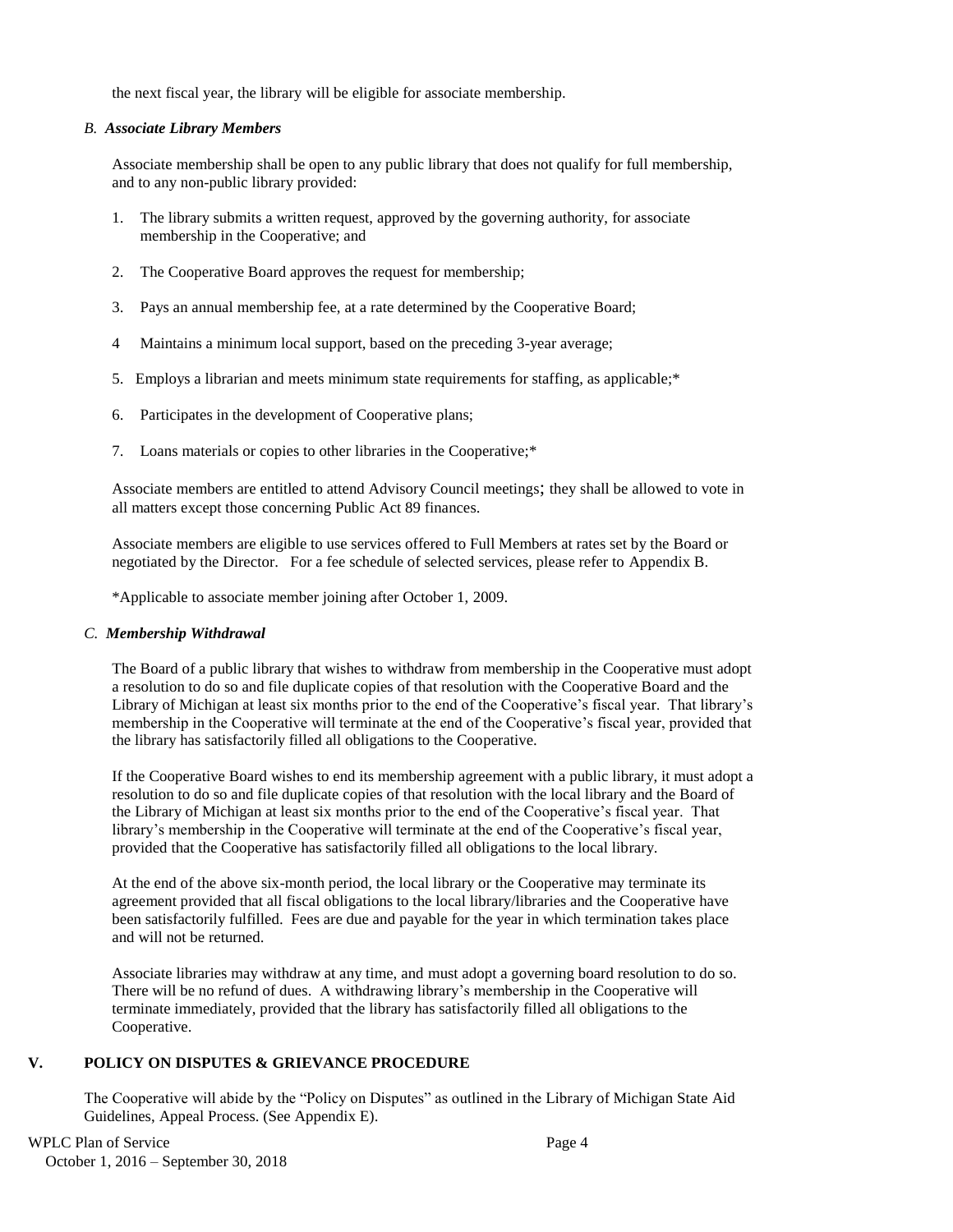#### **VI. GOVERNING BOARD**

The Governing Board of the cooperative shall consist of ten 10 members. This Board shall manage the Library Cooperative and make such by-laws, rules and regulations consistent with Public Act 89, 1977 as may be necessary, none of which shall be deemed to deprive any local board of any of its powers or property. Officers elected upon formation of the Governing Board shall serve a term not less than one complete fiscal year.

#### *A. Board Membership*

The governing Board shall consist of ten members, including one (1) from non-public libraries (one member representing school academic and special libraries).\*

\*Non-public Library Representatives: Shall have one vote, but shall abstain from participating in deliberations and roll call votes with respect to issues regarding the State Aid to Public Libraries Act, 1977 PA 89, MCL 397.551 et seq.

Membership on the Board will be filled on a published alphabetical rotation schedule.

The Cooperative director shall be an ex-officio, non-voting member of the Cooperative Board.

Terms of service shall be two years and run from October 1st through September 30th. Members can serve no more than 2 consecutive terms.

Representation on the Board will be reviewed annually and may change as conditions change.

#### *Board Vacancies*

The policy for filling vacancies on the Board shall be established by the Board.

If a Board member misses two consecutive meetings or misses three meetings annually, unless excused prior to the meeting, the Board may request the member to either resign or make a commitment to attend meetings.

Prior to the Cooperative's Board meeting in October, the governing Board of each library entitled to new representation on the Cooperative Board shall appoint an official representative and send written notice of its decision to the Cooperative Board by September 1.

Board representatives from non-public libraries will be selected by a nominating committee appointed by the existing Board. The committee will consist of three people.

#### *B. Board Meeting Dates*

The Cooperative Board will normally schedule five meetings each year (October, December, April, August, September) at times and dates to be decided by the Cooperative Board.

The budget, plan of service, and fee schedule for the following year will be approved before the start of the new fiscal year.

Meetings will normally follow the Advisory Council meetings so formal action can be taken concerning Advisory Council recommendations.

Meetings will be held at the Cooperative headquarters unless otherwise stated in the notice of the meeting.

The Cooperative director shall e-mail to all Cooperative Board members and to all member libraries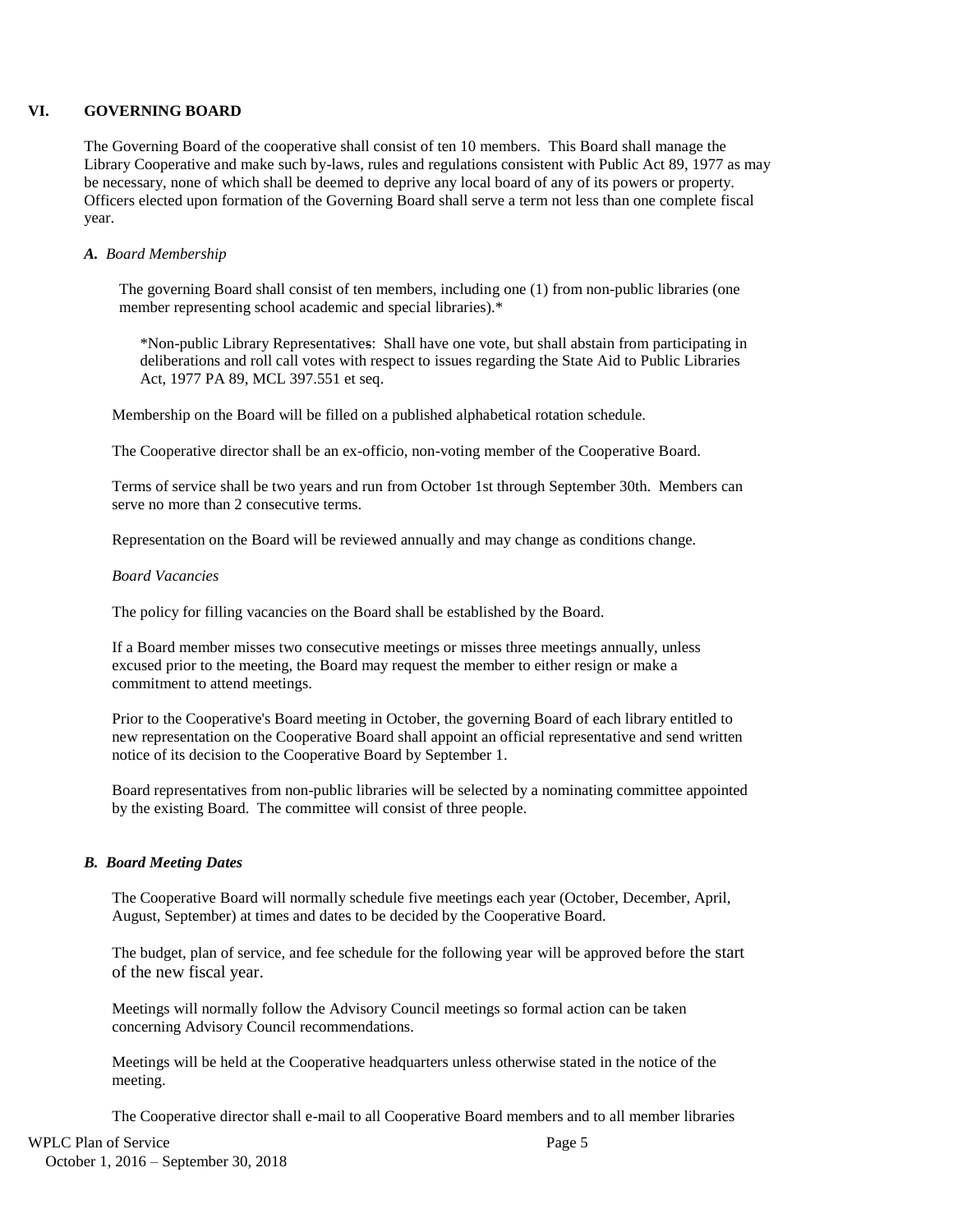notices of all meetings and an agenda at least one week prior to each meeting.

The President or the Director may call special meetings. Special meetings must be called by the President upon request of four members of the Cooperative Board.

Five full members will constitute a quorum.

Meetings of the Cooperative Board and its committees will comply with the Open Meetings Act, P.A. 276, of 1976.

#### *C. Board Member Duties*

The Cooperative Board shall:

- 1. Have powers that relate to the functioning of the Cooperative and have the management and control of the Cooperative's funds and property.
- 2. Elect officers of the Cooperative Board: President, Vice President/President Elect, and Treasurer. The officers shall serve with the Director as fiscal signatories.
- 3. Be a body corporate and may sue and be sued, as defined in Public Act 89, 1977, Section 8, as amended.
- 4. Establish, maintain, and operate Cooperative services for public libraries in the area served by the Cooperative.
- 5. Appoint a Director to administer the Cooperative, fix that person's compensation, and delegate those powers to that person that are in the best interest of the Cooperative, including the power to hire, evaluate, and terminate employees.
- 6. Acquire books, periodicals, library materials, equipment, supplies, or other personal property by purchase, installment purchase contract, or lease with or without an option to purchase or enter into a loan agreement and borrow money for that purpose.
- 7. Purchase sites, erect buildings, lease suitable quarters, and have supervision and control of property of the Cooperative.
- 8. Enter into contracts to receive service from or give service to libraries in the state, including public, school, academic, or special libraries, other Cooperative libraries and political subdivisions of the state and other agencies.
- 9. Have exclusive control of expenditures for the Cooperative, adopt the annual budget and set fees for Cooperative services.
- 10. Accept gifts and donations of property, real and personal for the benefit of the Cooperative and for the purpose for which donated.
- 11. Adopt bylaws and rules consistent with P.A. 89, 1977, for its own government and do those things necessary to carry out the purposes of this act. See appendix D for Board of Trustees Bylaws.
- 12. All of the following shall apply to an installment purchase contract, land contract, loan agreement, or lease purchase contract entered into pursuant to subsection 2 of P.A. 89, 1977:

a. The contract shall not constitute an indebtedness of any member of the cooperative library within any constitutional, charter, or statutory limitation.

b. Principal and interest are payable solely from the revenues of the cooperative library.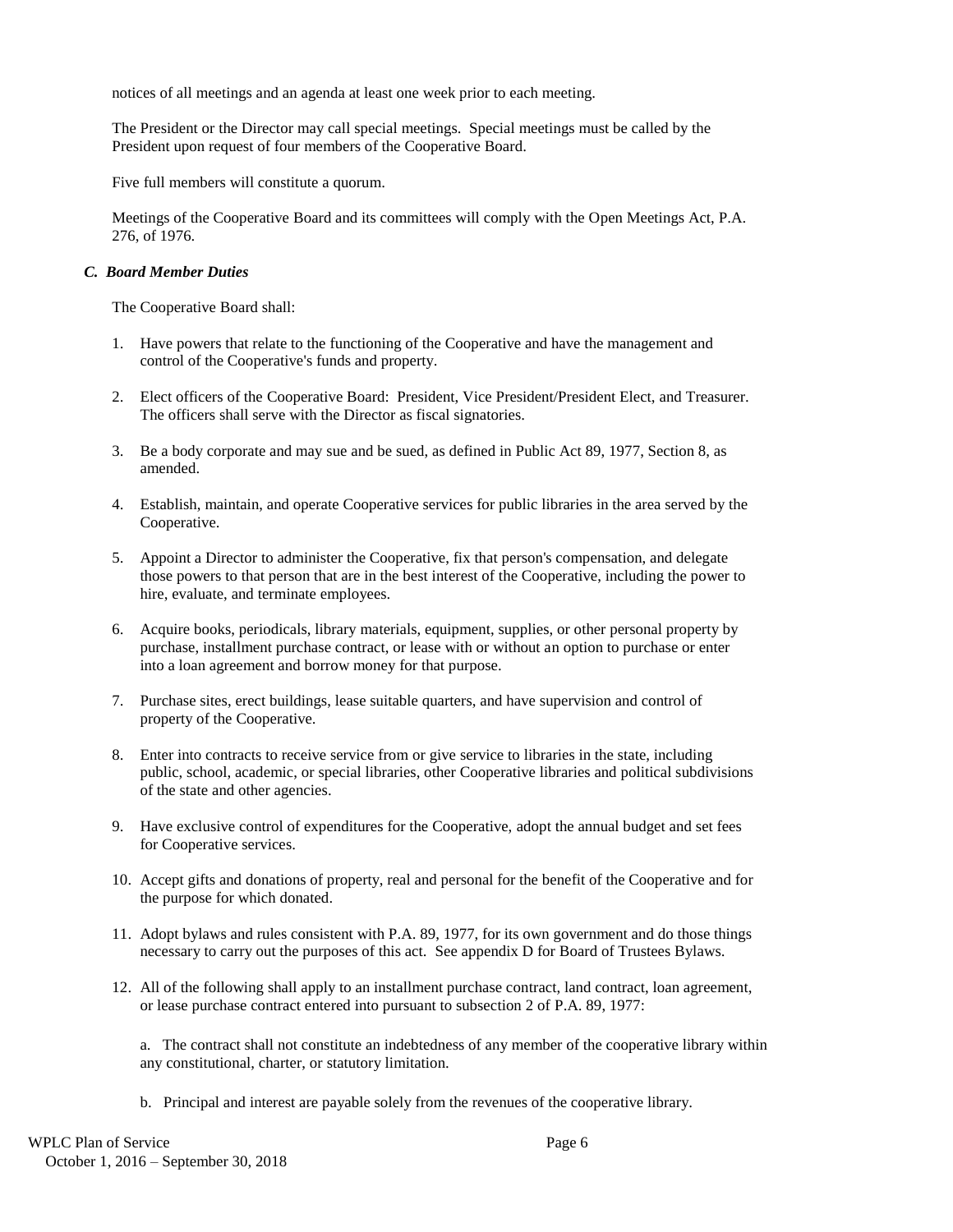c. No member of the cooperative library shall pledge its full faith and credit to the payment of principal and interest on the contract.

d. Interest on the unpaid principal amount of the contract shall not be treated as excluded from gross income under the internal revenue code.

- 13. An installment purchase contract, land contract, lease purchase agreement, or loan agreement entered into by the cooperative board for a purpose discussed in subsection (2) that occurred prior to the effective date of the 1995 amendatory act that added this subsection is validated and made legal for all purposes.
- 14. Provide for an annual financial audit filed within 12 months following the close of the fiscal year. If the annual financial audit report disclosed a deficit or other material deficiency, the cooperative library shall submit a corrective action plan for review and approval by the department. If a deficit is disclosed, the corrective action plan shall include a deficit elimination plan and proof that the plan has been filed with the department of treasury as required by section 21 of 1971 PA 140, MCL 141.921.
- 15. The Cooperative shall maintain current fidelity bond coverage and file annual verification of coverage with the Department of Department of Education.
- 16. Conform to investment of surplus funds Public Act 20 of 1943 (as amended).
- 17. It is expressly understood that the Cooperative Board has no jurisdiction over the property and management of the local library.

# **VII. ADVISORY COUNCIL**

The Advisory Council shall consist of the director of each member library or other designated representative appointed by the director of each member library. Each full member library is entitled to 1 voting member on the Advisory Council. Directors of associate member libraries or their representatives are encouraged to attend Advisory Council meetings but are not eligible to vote on State Aid financial matters.

The purpose of the Advisory Council shall be advisory only, with responsibility to recommend to the Cooperative Board the programs and services needed by the members.

The Advisory Council will select one member to act as Chair. The Chair's duties will include leading the advisory council meetings and acting as liaison to the Board.

The Council shall meet five (5) times per year (October, December, April, August, September) at times and dates to be decided by the Council. Additional meetings shall be scheduled as necessary.

There may be AD HOC committees appointed by the Advisory Council to represent the members and suggest service priorities, plan programs, share expertise, and uncover common needs or problems. The Cooperative Director will serve as an ex-officio member of all committees.

The Council shall advise the Director and Board on all issues pertaining to the Cooperative and shall annually review the proposed budget, membership fees, and Plan of Service, and shall recommend changes to the Cooperative Board.

The Cooperative Board makes the final decision on all matters pertaining to the governance of the Cooperative.

#### **VIII. FUNDING**

All Cooperative library, public and associate, members will be assessed fees for services rendered as

# WPLC Plan of Service Page 7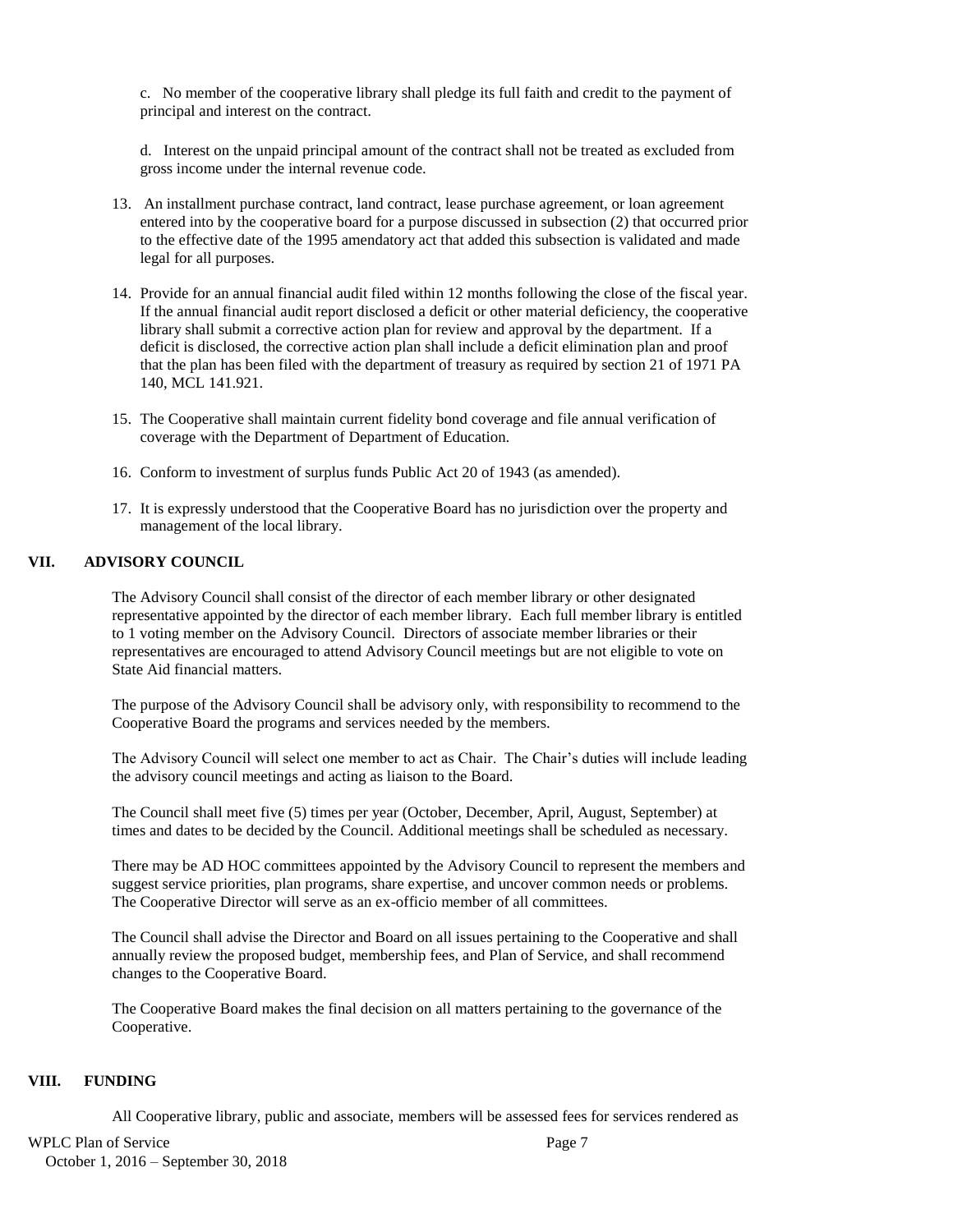authorized and established by the Cooperative Board as noted. (In Appendix B)

- 1. The fiscal year of the Cooperative shall be October 1 to September 30.
- 2. Cooperative State Aid
	- a) State Aid to Public Libraries, granted by the State of Michigan for cooperative libraries as authorized by Public Act 89, 1977, Section 13, and paid to the Cooperative will be used for any library purpose approved by the Cooperative Board
	- b) Member libraries and associate members and other agencies may contract with the Cooperative for services.
	- c) Cooperative library service charges and charges for contracted services may be paid from funds coming to the member library from the State of Michigan as authorized by Public Act 89, 1977, Section 16 (4).
	- d) Fees for new members joining the Cooperative during the fiscal year shall be prorated according to the length of time the new member receives services from the Cooperative.
- 3. Additional Funding
	- a) When the State Aid grant is insufficient to provide all services, the member libraries may be required to pay for services.
	- b) Non-member libraries and affiliates receiving services from the Cooperative will pay charges to be determined on an individual basis by the Cooperative Board.
	- c) Associate membership will be charged an annual flat rate.
	- d) Participating libraries and non-members will pay for services as billed.
	- e) The Cooperative may receive grants from State, Federal, and private sources as available. The Cooperative may also accept gifts and donations of property, real and personal.
- 4. The Cooperative shall apply before February 1 of each year for State Aid.
- 5. Cooperative library service charges are to be determined on a yearly basis. All payments shall be made to the Cooperative.
- 6. All funds received by the Cooperative will be deposited in a separate fund and will be used only for expenses authorized by the Cooperative Board.
- 7. Regular financial statements shall be made available to the Board and Advisory Council.
- 8. The Cooperative financial records will comply with Federal and State regulations, GASB accounting principles, and be organized under the guidelines of the "Uniform Chart of Accounts."
- 9. There shall be an annual independent CPA audit of the Cooperative with a formal report to the Board for acceptance. A copy of the annual audit will be filed with the Library of Michigan and the Michigan Department of Treasury, Local Audit Division.

Budget process:

- 1. Director prepares budget
	- a. Based on past financial data analysis
	- b. Based on specific goals or projects for upcoming year
		- i. As determined by the Advisory Council and

# WPLC Plan of Service Page 8

October 1, 2016 – September 30, 2018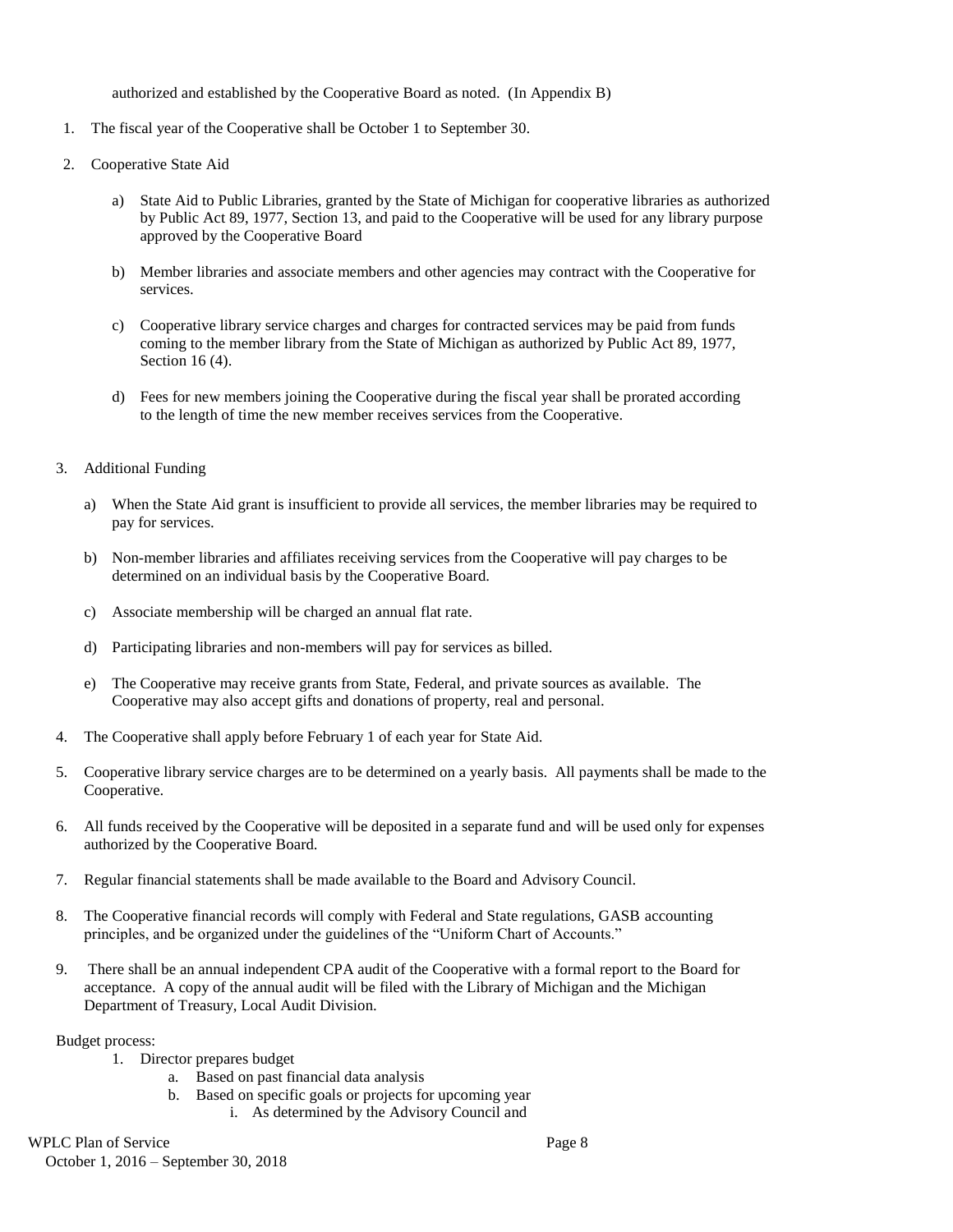- c. Based on discussions with staff of Cooperative needs
- 2. Budget is presented to the Advisory Council
	- i. Advisory Council discusses and makes recommendations
	- ii. Recommends to the Board
- 3. Board discusses and may make additional recommendations
	- i. Approves
- 4. Income and expenditures are reported at each board meeting.
	- a. Amendments are made as needed based on conditions and circumstances that change during the year
- 5. The process must be completed by the end of the preceding fiscal year
- 6. The Board has final authority on all budgetary decisions

# **IX. SERVICES AND FEES**

# **A. Introduction**

All Cooperative library, public and associate, members will be assessed fees for services rendered as authorized and established by the Cooperative Board as noted. (In Appendix B)

# **B. Detailed Core Services Descriptions and Policies (**Please see Appendix B for full details).

# **1. Economy of scale/Group discounts**

- a. Resource Sharing
	- b. MARC record matching service
	- c. Bibliographic Access and Maintenance
	- d. Group purchase
	- e. Staffing expertise
	- f. Publicity initiatives
	- g. Electronic meeting capabilities
	- h. Grant writing assistance
	- i. Delivery

# **2. Continuing education/training**

- a. Continuing Education
- b. Workshops held each year
- c. Cooperative will participate with other cooperatives
- d. Cooperative will participate with other state agencies

# **3. Collaboration**

- a. Resource Sharing
- b. Joint planning sessions
- c. Assist with joint projects
- d. Subscription to the White Pine electronic discussion list
- e. Participate in cooperative Advisory Council and various committees
- f. Participate in state-wide initiatives

# **4. Technological support/innovation**

- a. Hardware and software instruction
- b. Group purchase
	- c. Cooperative staff will ask that all member web pages have MeL link on them

# **5. Advocacy/marketing**

- a. PR activities
- b. Cooperative will partner with other agencies for PR campaign
- c. Legislative activities
	- i. Notifying members of legislation affecting libraries
	- ii. Contacting legislators as needed
	- iii. Providing information to legislators about libraries in their districts
	- iv. Coordinating meet and greet legislative candidates during election years
- d. Inform legislators of cooperative-wide activities

# **6. State-wide services**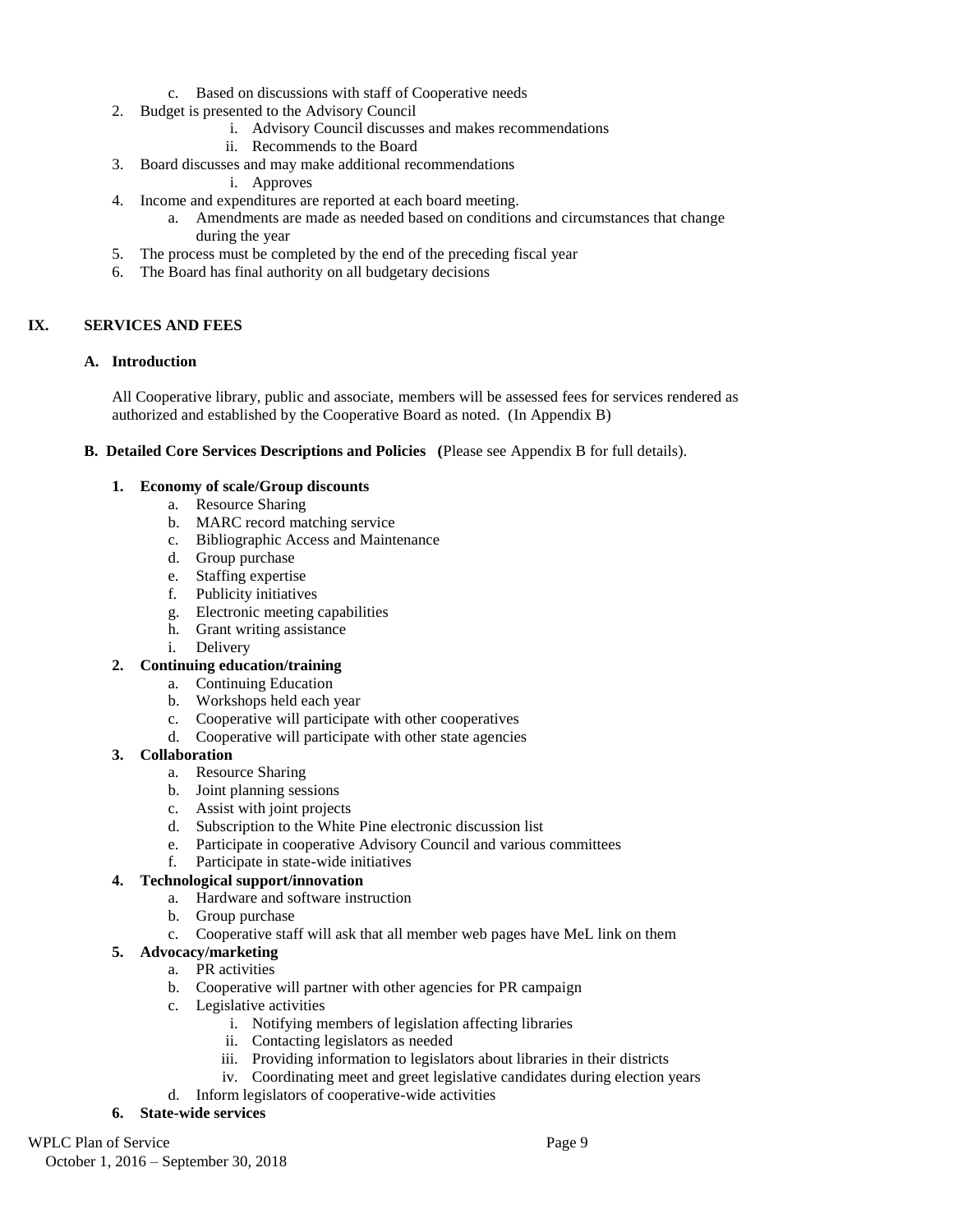- a. MeL
- b. RIDES delivery, for MeLCat participants
- c. Work with state agencies to improve services
- d. Cooperative staff will participate in state-wide activities

# **7. Leadership**

- a. Administration
- b. Professional consultation
- c. Communication
- d. Staff will represent cooperative state-wide
- e. Provide opportunities for sharing and networking
- f. Daily administration of the cooperative
- g. Seek out new services libraries can provide

# **X.** PLAN APPROVAL and Revisions

Copies of the proposed Plan of Service (as determined by the Cooperative's membership) and revisions will be distributed to all member libraries. The Plan of Service and revisions will be approved by a majority of members and the Cooperative Board.

The Cooperative Board shall submit to the Library of Michigan and the Department of Education the original Plan of Service and any substantial modification of its Plan within 60 days of approval.

If the Library of Michigan, or Department of Education, holds a hearing about the original Plan of Service or substantial modifications to the Plan, the Cooperative will inform member libraries about the hearings. The original Plan and substantial modifications shall be approved by the Department of Education.

# **XI. POLICY ON DISPUTES**

The authority for this policy is contained in Section 22 of the State Aid to Public Libraries Act, P.A. 89, of 1977. (MLC 397.572) See Appendix E.

# **XII. ADOPTION**

This Plan of Service and revisions are officially adopted by the Governing Board of the Cooperative on August 6, 2014.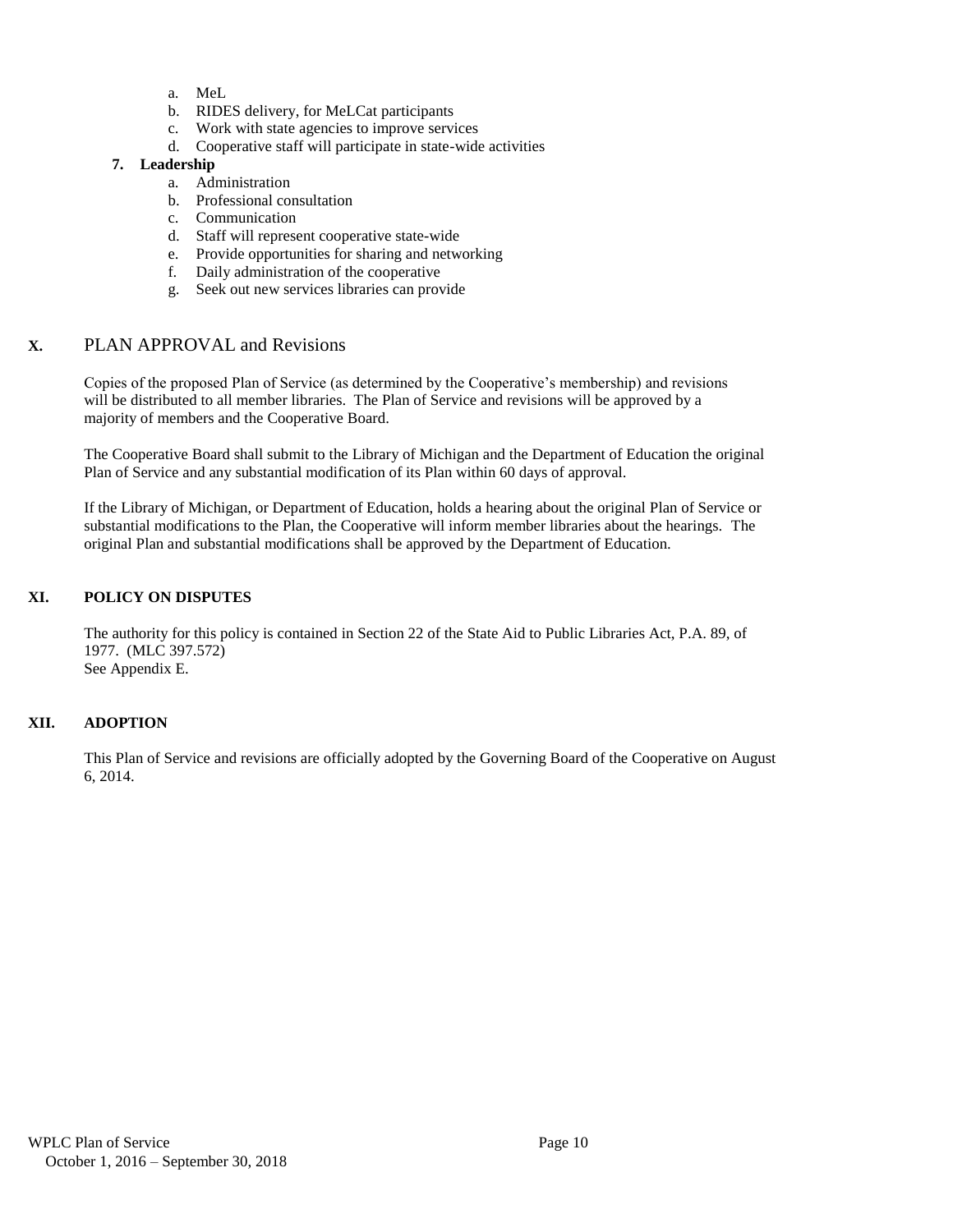#### **Appendix A**

# **XII. MEMBER LIBRARIES**

|                   |                                      |               |            | Class              |
|-------------------|--------------------------------------|---------------|------------|--------------------|
| City              | Library                              | County        | Population | Size               |
| Alma              | Alma Public Library                  | Gratiot       | 12,152     | IV                 |
| Ashley            | <b>Ashley District Library</b>       | Gratiot       | 3,248      | I                  |
| Bad Axe           | Bad Axe Public Library               | Huron         | 6,621      | $\mathbf{I}$       |
| Birch Run         | <b>Fleschner Memorial Library</b>    | Saginaw       | 6,033      | $\mathbf{I}$       |
| Breckenridge      | Howe Memorial Library                | Gratiot       | 5,531      | $\mathbf{I}$       |
| Bridgeport        | <b>Bridgeport Public Library</b>     | Saginaw       | 12,534     | IV                 |
| <b>Brown City</b> | Brown City Public Library            | Sanilac       | 4,005      | $\mathbf{I}$       |
| Burt              | Taymouth Township Library            | Saginaw       | 6,680      | $\mathbf{I}$       |
| Caro              | Caro Area District Library           | Tuscola       | 11,833     | Ш                  |
| Cass City         | Rawson Memorial Library              | Tuscola       | 8,891      | Ш                  |
| Chesaning         | River Rapids District Library        | Saginaw       | 4,659      | $\rm{II}$          |
| Croswell          | Aitkin Memorial Library              | Sanilac       | 7,409      | $\rm II$           |
| <b>East Tawas</b> | Iosco-Arenac District Library        | Iosco, Arenac | 41,786     | V                  |
| Elsie             | Elsie Public Library                 | Clinton       | 3,958      | I                  |
| Fairgrove         | <b>Fairgrove District Library</b>    | Tuscola       | 3,112      | I                  |
| Fostoria          | Watertown Township Library           | Tuscola       | 2,202      | $\bf{I}$           |
| Frankenmuth       | Frankenmuth Wickson District Library | Saginaw       | 7,824      | III                |
| Gladwin           | Gladwin County District Library      | Gladwin       | 25,692     | IV                 |
| Harbor Beach      | Harbor Beach Area District Library   | Huron         | 6,119      | $\mathbf{I}$       |
| Harrison          | Harrison Community Library           | Clare         | 10,592     | III                |
| Hemlock           | Rauchholz Memorial Library           | Saginaw       | 6,240      | $\rm II$           |
| Ithaca            | Thompson Home Public Library         | Gratiot       | 8,282      | $\mathop{\rm III}$ |
| Kingston          | Opperman Memorial Library            | Tuscola       | 4,080      | $\mathbf{I}$       |
| Lexington         | Moore Public Library                 | Sanilac       | 5,072      | $\mathbf{I}$       |
| Maple Rapids      | Maple Rapids Public Library          | Clinton       | 3,996      | $\bf{I}$           |
| Marlette          | Marlette District Library            | Sanilac       | 5,241      | $\mathbf{I}$       |
| Mayville          | Mayville District Library            | Tuscola       | 5,160      | $\mathbf{I}$       |
| Merrill           | Merrill District Library             | Saginaw       | 3,433      | I                  |
| Millington        | Millington Arbela District Library   | Tuscola       | 7,424      | III                |
| Ovid              | Ovid Public Library                  | Clinton       | 6,548      | $\mathbf{I}$       |
| Peck              | Elk Township Library                 | Sanilac       | 2,769      | $\mathbf I$        |
| Pigeon            | <b>Pigeon District Library</b>       | Huron         | 7,431      | III                |
| Port Austin       | Port Austin Township Library         | Huron         | 5,033      | $\rm II$           |
| Port Sanilac      | Sanilac District                     | Sanilac       | 4,399      | $\mathbf{I}$       |
| Reese             | Reese Unity District Library         | Tuscola       | 5,523      | $\rm II$           |
| Rose City         | <b>Ogemaw District Library</b>       | Ogemaw        | 11,448     | Ш                  |
| Saginaw           | Thomas Township Library              | Saginaw       | 11,985     | Ш                  |
| Sandusky          | Sandusky District Library            | Sanilac       | 7,103      | Ш                  |
| Sebewaing         | Sebewaing Township Library           | Huron         | 4,038      | $\rm _{II}$        |
| <b>St Charles</b> | St. Charles District Library         | Saginaw       | 7,798      | $\rm III$          |
| St Johns          | <b>Briggs Public Library</b>         | Clinton       | 19,008     | IV                 |
| St Louis          | T. A. Cutler memorial Library        | Gratiot       | 10,662     | Ш                  |
| <b>Ubly</b>       | Sleeper Public Library               | Huron         | 3,428      | $\bf{I}$           |
| Unionville        | Columbia Township Library            | Tuscola       | 2,373      | $\bf{I}$           |
| Vassar            | <b>Bullard Sanford Library</b>       | Tuscola       | 9,705      | $\rm III$          |
| West Branch       | West Branch Public Library           | Ogemaw        | 10,251     | Ш                  |
| Wiedman           | Sherman Township Library             | Isabella      | 5,246      | I                  |
|                   |                                      |               |            |                    |

*Total population:* 386,418

*The population figures are based on the 2010 Census and the Library of Michigan's certified library service areas.*

# **Associate Member Libraries**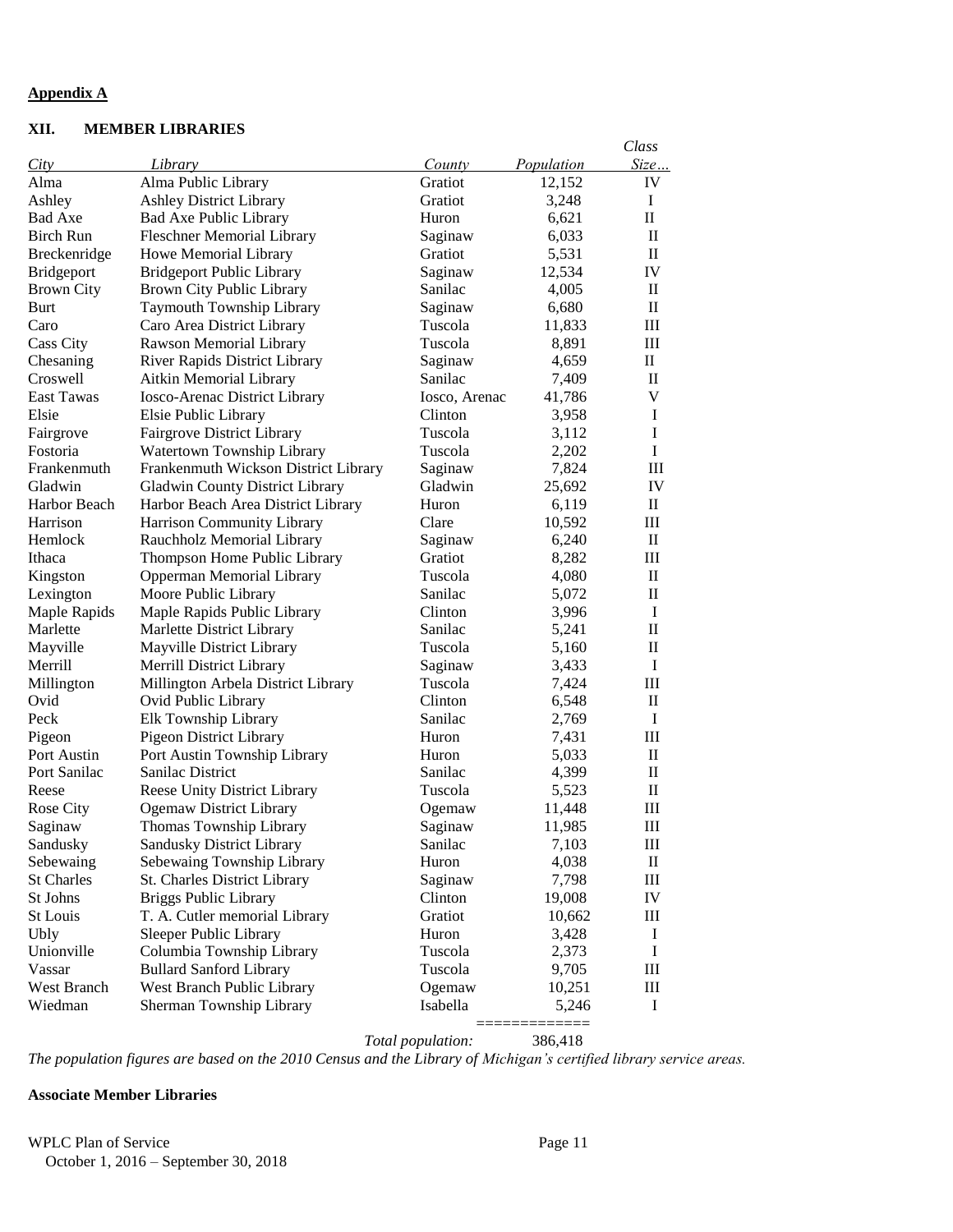| City        | Library                           | County  | <i>Type</i>  |
|-------------|-----------------------------------|---------|--------------|
| Bay City    | Bay Schools                       | Bay     | School       |
| Hemlock     | <b>Hemlock Public Schools</b>     | Saginaw | School       |
| Harrison    | Mid Michigan Community College    | Clare   | Academic     |
| Freeland    | Saginaw Correctional Facility     | Saginaw | Correctional |
| Sandusky    | <b>Sandusky Community Schools</b> | Sanilac | School       |
| Frankenmuth | St. Lorenz Lutheran Church        | Saginaw | School       |
| Saginaw     | <b>Valley Library Consortium</b>  | Saginaw | Consortium   |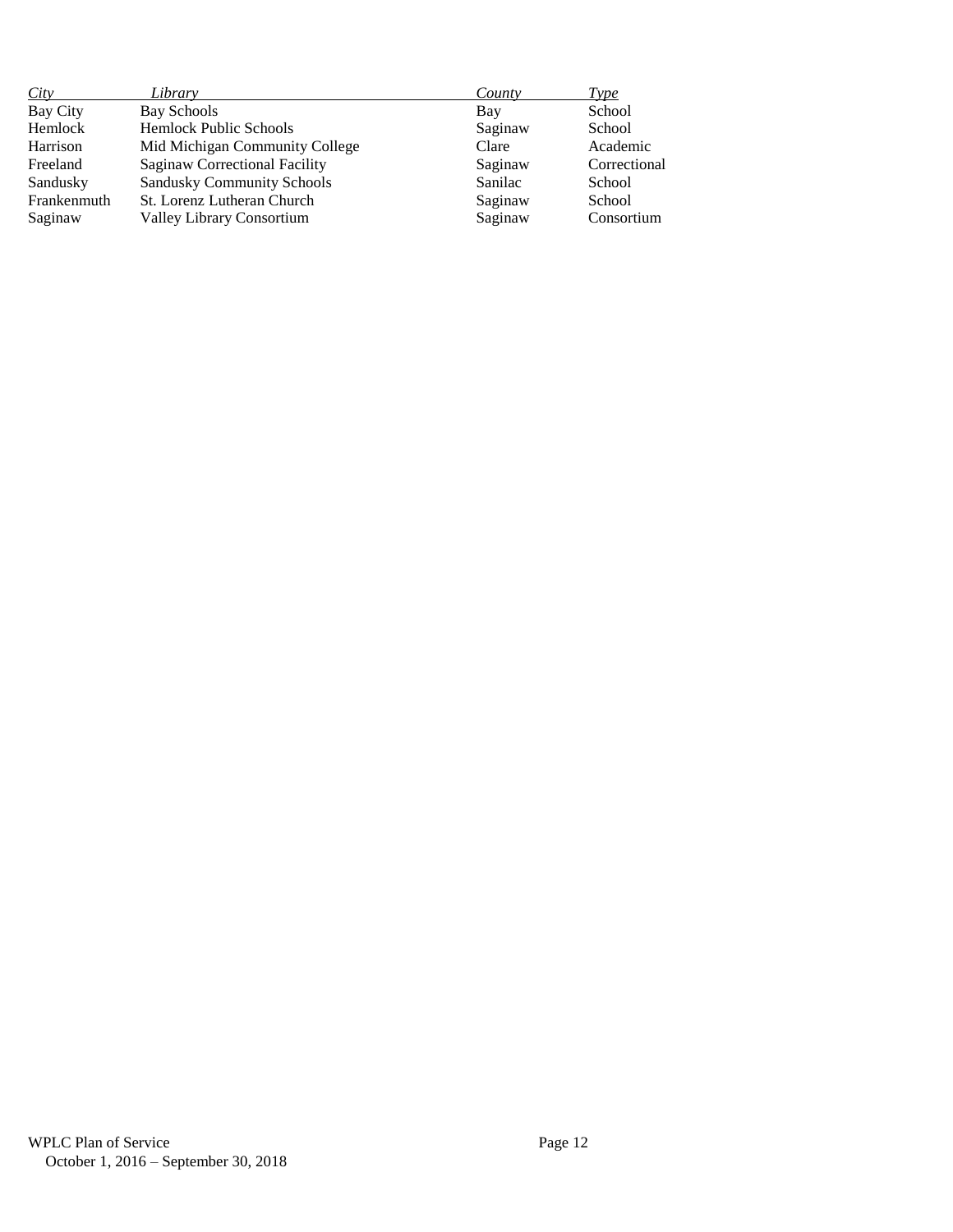#### Services and Fees

Associate Member Fees and Services

Associate members will be charged an annual flat rate of \$150.00 per institution. This fee entitles members to receive: (invoices are mailed in October of each year)

- 1. Discounts at the member rate fees must be paid by the end of December to continue in the discount program.
- 2. Opportunities to participate in group purchasing of library supplies and equipment
- 3. Subscription to the White Pine Library Cooperative's electronic discussion list
- 4. Attendance at Continuing Education Classes at a special rate,
- 5. The option of purchasing additional services at cost plus an administrative fee
- 6. Professional consultation
- 7. Opportunities to participate in collaborative grants and purchasing arrangements
- 8. Access to a Vendor Discount Directory
- 9. Participation in the cooperative-wide publicity campaign

Itemized fees for non-public libraries

| <b>Task Description</b>                  | Amount                                     |  |
|------------------------------------------|--------------------------------------------|--|
| Base fee for Associate Members           | \$150.00 per year (Oct. $1 -$<br>Sept. 30) |  |
|                                          |                                            |  |
| *Original Cataloging Fee                 | \$ per item cost                           |  |
| *OCLC Record only                        | $$2.00$ per record                         |  |
| *OCLC Record load to VLC and Holding Add | $$8.00$ per record                         |  |
| *VLC Holding Add or Edit                 | \$5.00 per holding                         |  |
| *VLC and OCLC Delete                     | \$1.00 per holding                         |  |
| OCLC request                             | \$8.00 per request                         |  |
| Purchase PR materials                    | \$ per cost of item                        |  |

Items marked with \* subject to 15% administrative fee.

This schedule of services and fees approved September 8, 2010.

#### **Detailed Core Services Descriptions and Policies**

NOTE: Member public libraries receive all core services listed here at no additional charge except as noted in 1.c.ii and 2.b.iv.

- 1. Economy of scale/Group discounts
	- a. Resource Sharing
		- i. Interlibrary Loan service from both within and outside the Cooperative.
			- 1. Members will use regional databases (such as VLC & MeLCat) to locate needed materials in the collections of member libraries. Requests will be placed electronically for processing. Materials not in collections regionally will be requested via OCLC by Cooperative staff. Member libraries will be responsible for paying any fees assessed by lending libraries when borrowing materials via OCLC or any other lending agency.
		- ii. Maintain and Support holdings in the regional database, as required, (currently the Valley Library Consortium and MelCat).
		- iii. Record keeping for interlibrary lending activity passed through the White Pine Library Cooperative for statistical purposes.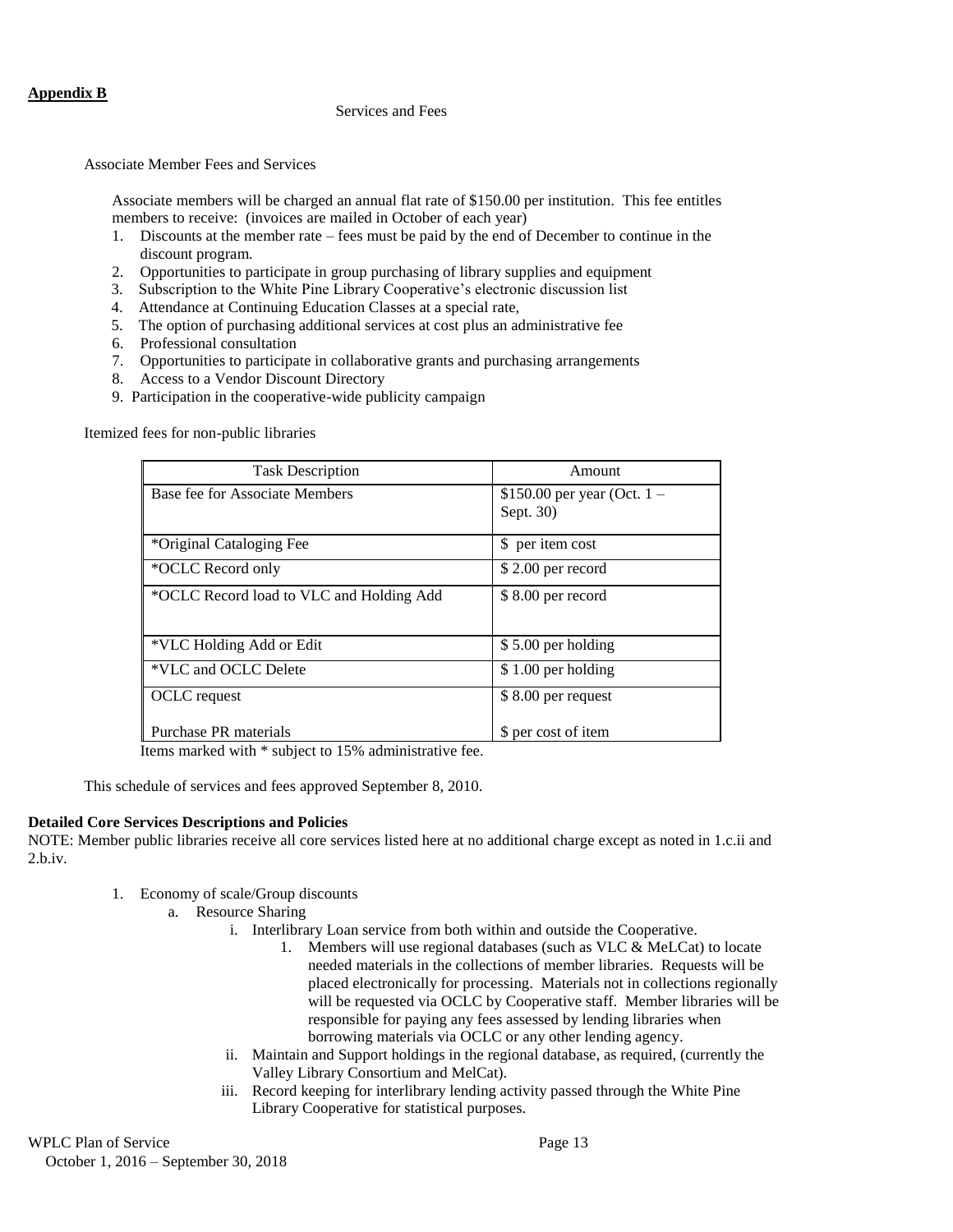b. MARC record matching service

i. Unlimited MARC Record provision service from OCLC.

- c. Bibliographic Access and Maintenance
	- i. Cooperative staff will search for and load requested MARC records into the VLC and OCLC databases for the membership
	- ii. The Cooperative will contract with other agencies to provide original cataloging for member libraries. Member libraries will be charged cost plus a 15% administrative fee per item for this service
	- iii. All items will be searched regularly at the Cooperative level. At the end of the four weeks, the items will be returned to the owning library and that library will be asked if it wishes to have the items cataloged. If the library requests original cataloging, the materials will be sent to the cataloguing agency.
- d. Group purchase
	- i. Access to a Vendor Discount Directory
		- 1. Hardware
		- 2. Software
		- 3. Library materials
			- a. Print
			- b. Non-print
		- 4. E-materials
		- 5. Supplies
- e. Staffing expertise: White Pine Library Cooperative will provide opportunities for sharing staff expertise via sharing of knowledge at meetings and attending local library meetings.
- f. Publicity campaign
- g. Electronic meeting capabilities
- h. Grant writing assistance
- i. Delivery,
	- i. The Cooperative will provide an agreed-number of deliveries per week through the RIDES system for each member library. Individual libraries may purchase more days of delivery at their own expense.
- 2. Continuing education/training
	- a. Continuing Education
		- i. Library staff
		- ii. Board members
			- 1. Face to face
			- 2. On-line
			- 3. In collaboration with other cooperatives and agencies
			- 4. Topics as needed and advised by membership
	- b. Workshops will be held each year.
		- i. Each workshop will offer Continuing Education Units (CEUs) for interested participants and be conducted in the White Pine Region.
		- ii. At least one workshop will be provided for support staff annually.
		- iii. Trustee training will be provided on a "on demand" basis and formally with outside speakers.
		- iv. Member libraries will be charged a minimum \$10.00 fee to cover workshop expenses. An average cost to attend a workshop is \$30.00 for a half-day, \$50 for a full day. If lunch is provided in conjunction with a workshop, the cost will be incorporated into the basic fee schedule.
		- v. Non-Cooperative members will be charged a higher fee, determined by the workshop variables.
	- c. The Cooperative will participate with other cooperatives and agencies to provide CE opportunities whenever it is beneficial to both agencies.
	- d. The Cooperative will provide, as appropriate, electronic delivery of workshop content. The Cooperative will endeavor to ensure that there is access to an inter-active classroom within 75 miles of each member.
- 3. Collaboration
	- a. Resource Sharing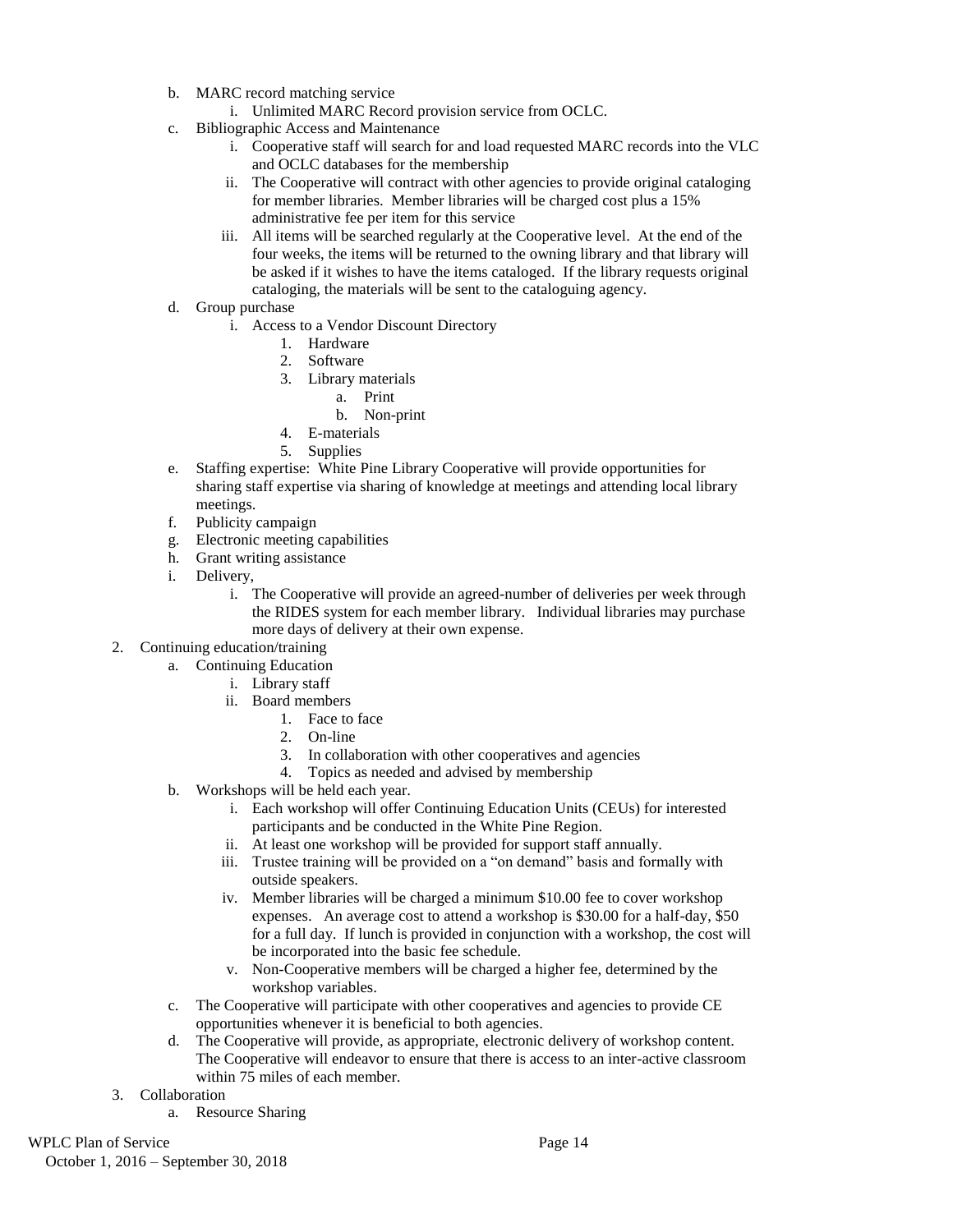- i. Materials
- ii. Expertise
- b. Joint planning sessions
- c. Assist with joint projects
- d. Subscription to the White Pine electronic discussion list
- e. Participate in Cooperative Advisory Council and various committees
- f. Opportunities to participate in collaborative grants and purchasing arrangements
- g. Participate in state-wide initiatives
- 4. Technological support/innovation
	- a. Hardware and software instruction
	- b. Group purchase
	- c. Cooperative staff will ask that all of the member web pages, including White Pine's web page have a MeL link posted on them.
	- d. Cooperative staff will encourage member libraries to attend MeL training, will host training sessions and coordinate their scheduling.
	- e. Cooperative staff will seek out and coordinate purchases of new technologies for members, such as OverDrive, Hoopla, Zinio, etc. Members may be charged for their participation.
- 5. Advocacy and marketing
	- a. The Cooperative will take an active role in supporting a marketing campaign for member libraries and the Cooperative.
		- i. Share materials
		- ii. Coordination of their use
	- b. The Cooperative will work with other agencies to support a marketing campaign.
	- c. The Cooperative will take an active role in advocating with legislative bodies and officials for the improvement of libraries.
		- i. Be aware of legislative actions
		- ii. Notification of legislative action alerts
		- iii. Write talking points for action alerts
		- iv. Contact legislators on legislative issues
		- v. Inform legislators of cooperative-wide activities
- 6. Statewide Services:
	- a. MeL
		- i. Cooperative staff will encourage member libraries to attend MeL training, will host training sessions and coordinate their scheduling.
		- ii. Cooperative staff will ask that all of the member web pages, including White Pine's web page will have a MeL link posted on them.
	- b. The Cooperative will continue to work with State agencies to improve state-wide services such as MeL and delivery.
	- c. Cooperative staff will participate in state-wide activities. (To be aware of what is happening state-wide. To be able to provide information to the members. To allow White Pine to be visible on a state-wide basis.
	- d. To further/assist the goals of the state-wide activities, such as MeL training, MLA activities, advocacy, REMC's, other Cooperatives, other state agencies, etc.)
- 7. Leadership
	- a. Administration
		- i. Preparation and follow-up for Board and Advisory Council meetings;
		- ii. Day-to-day administration of personnel policy;
		- iii. Preparing annual budget;
		- iv. Processing bills for payment;
		- v. Preparing financial and statistical reports;
		- vi. Advocacy;
		- vii. Disseminating information pertaining to public policy and emerging technologies and grant opportunities;
		- viii. Development of procedures and guidelines in support of Cooperative programs;
		- ix. Negotiating contracts for services
		- x. Clerical support of Continuing Education programs;
		- xi. Consultations;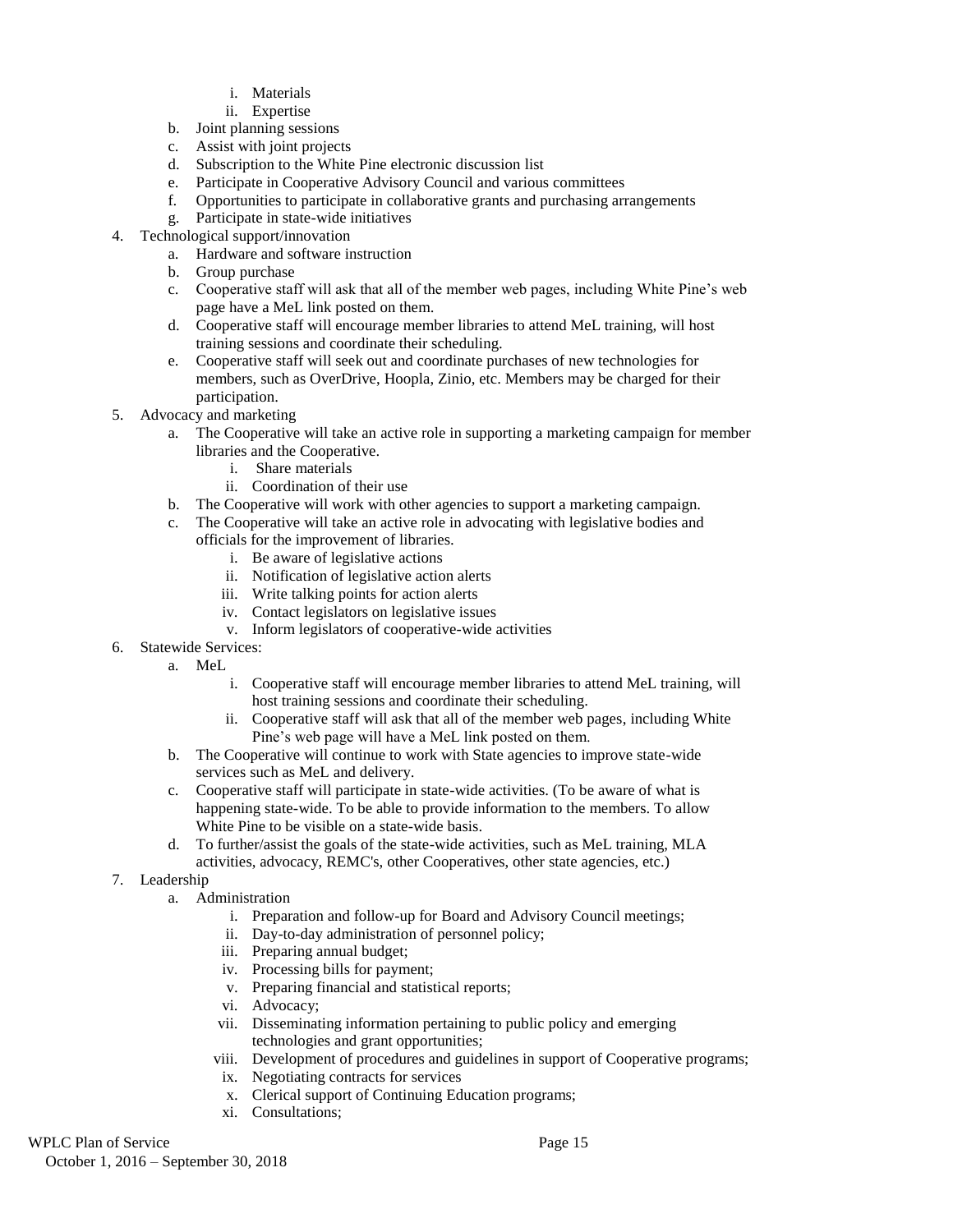- xii. Visits to member libraries.
- xiii. Sponsoring regular membership meetings;
- xiv. Conducting surveys and publishing results;
- xv. Sponsoring group purchases;
- xvi. Negotiating discounts with vendors for products and services for the membership;
- xvii. Writing grants for improving library services;
- xviii. Compile and distribute statistics annually and as needed.
- b. Professional consultation in all aspects of librarianship including board training, advocacy, continuing education, personnel issues, etc.
- c. Communication via e-mail, phone calls and meetings.
- d. Representation at federal, state, and local legislative meetings and in statewide initiatives focused on improving library funding and services
- e. White Pine Library Cooperative will provide opportunities for sharing staff expertise and knowledge via sharing of knowledge at Cooperative meetings and attending local library meetings.
- f. List of Contracts

OCLC

- i. bibliographic services
- ii. inter-library loan
- g. PR Firm (currently, Houser & Hennessey) to provide public relations for members
- 8. What do libraries pay for above state aid:
	- a. MCLS to provide additional delivery stops
	- b. Workshops though not always. Mainly to cover costs of presenting the workshop, and additional public relations materials they order, directly from House and Hennessey.
	- c. OverDrive: Audio and e-books
		- i. Support materials
	- d. Movie licenses
	- e. Health insurance
	- f. Dental insurance
	- g. Various digital content packages such as Freading, Zinio, Scola, etc.